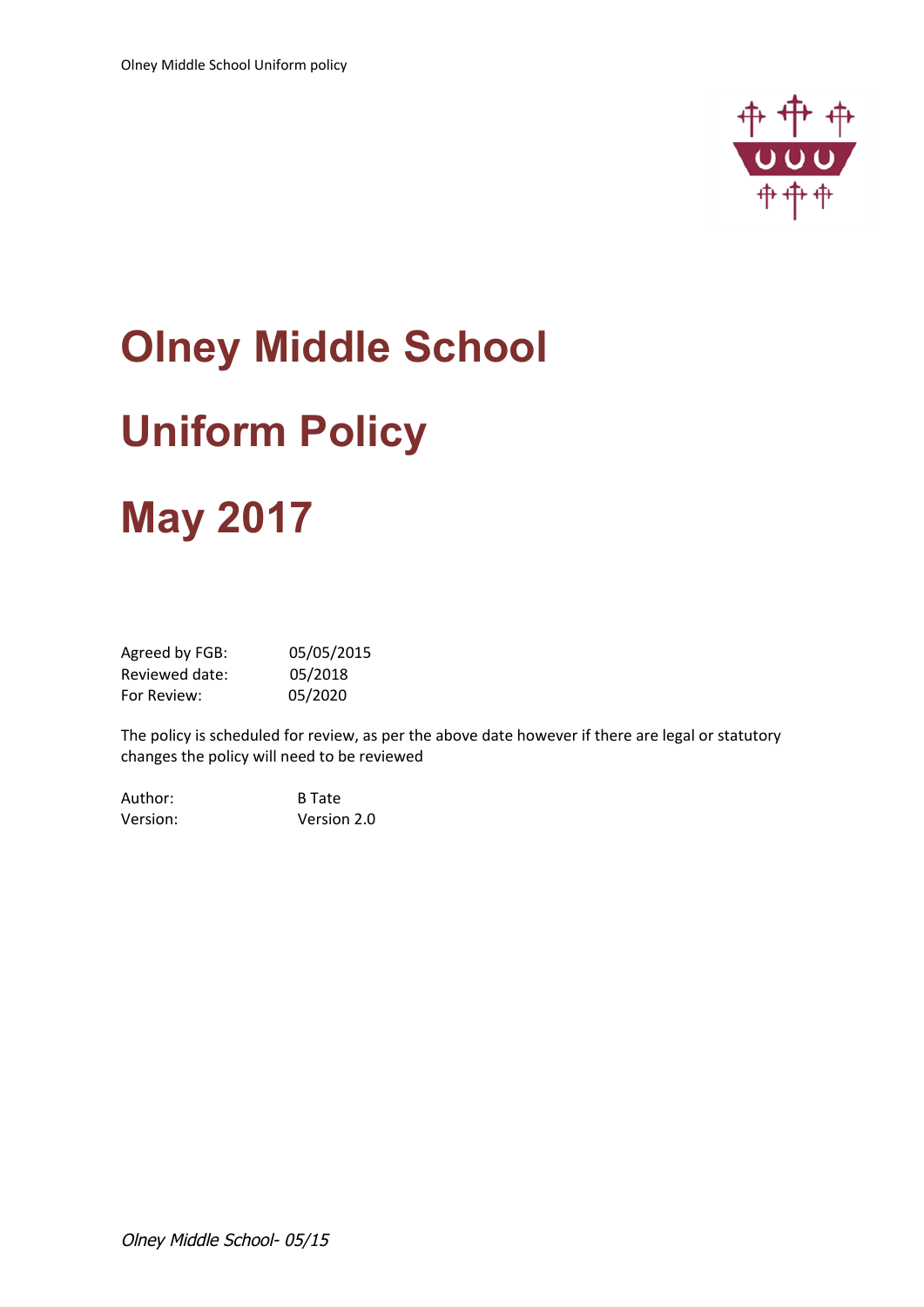## **Introduction**

It is the policy at Olney Middle School that all children wear school uniform when attending school, on a school trip or visit or when participating in a school-organised event outside normal school hours unless otherwise indicated by the school. With the exception of the school sweatshirt and PE clothing which are available from our school supplier we have specified generic items to enable parents to choose their supplier.

A complete list of the items needed for school uniform is attached as Appendix 1.

## **Aims and objectives**

This policy is based on the idea that school uniform:

promotes a sense of pride in the school;

- helps promote a sense of community and belonging to the school;
- is practical and smart:
- identifies the children with the school;
- prevents children from coming to school in fashion clothes that could be distracting in class;
- makes children feel equal to their peers in terms of appearance;
- is regarded as suitable wear for school and good value for money by most parents;
- is designed with health and safety in mind.
- reinforces the behaviour code of Ready, Respectful, Safe
- '**PE Ready'** As of September 2017, all PE lessons will be clearly timetabled and fully communicated to parents. Pupils will be requested to wear their correct school PE kit to school on the days that they have a PE lesson. This will ensure that pupils receive a full PE lesson and reduce lost property.
- For PE readiness pupils, will be asked to carry a spare pair of socks in their school bag in case of wet feet to ensure hygienic conditions.

●

## **Jewellery**

For reasons of health and safety grounds the children should not wear jewellery in our school. The exceptions to this rule are ear-ring studs in pierced ears which should be removed during PE and games to prevent them from causing injury.

## **Extreme haircuts and long hair**

The school does not permit children to have 'extreme' haircuts that could serve as a distraction to other children. Long hair should be tied back during the school day.

#### **Footwear**

We require all children to wear shoes as stated in the uniform list.

#### **The role of parents**

We ask all parents who send their children to our school to support the school uniform policy. Parents should ensure that children come to school correctly dressed and ready for the school day.

If there are serious reasons why a child needs to wear clothes that differ from the school uniform, this should be considered by the Headteacher and the Governors.

## **The role of governors**

The governing body supports the Headteacher in implementing the school uniform policy. It considers all representations from parents regarding the uniform policy and liaises with the headteacher to ensure that the policy is implemented fairly and with sensitivity.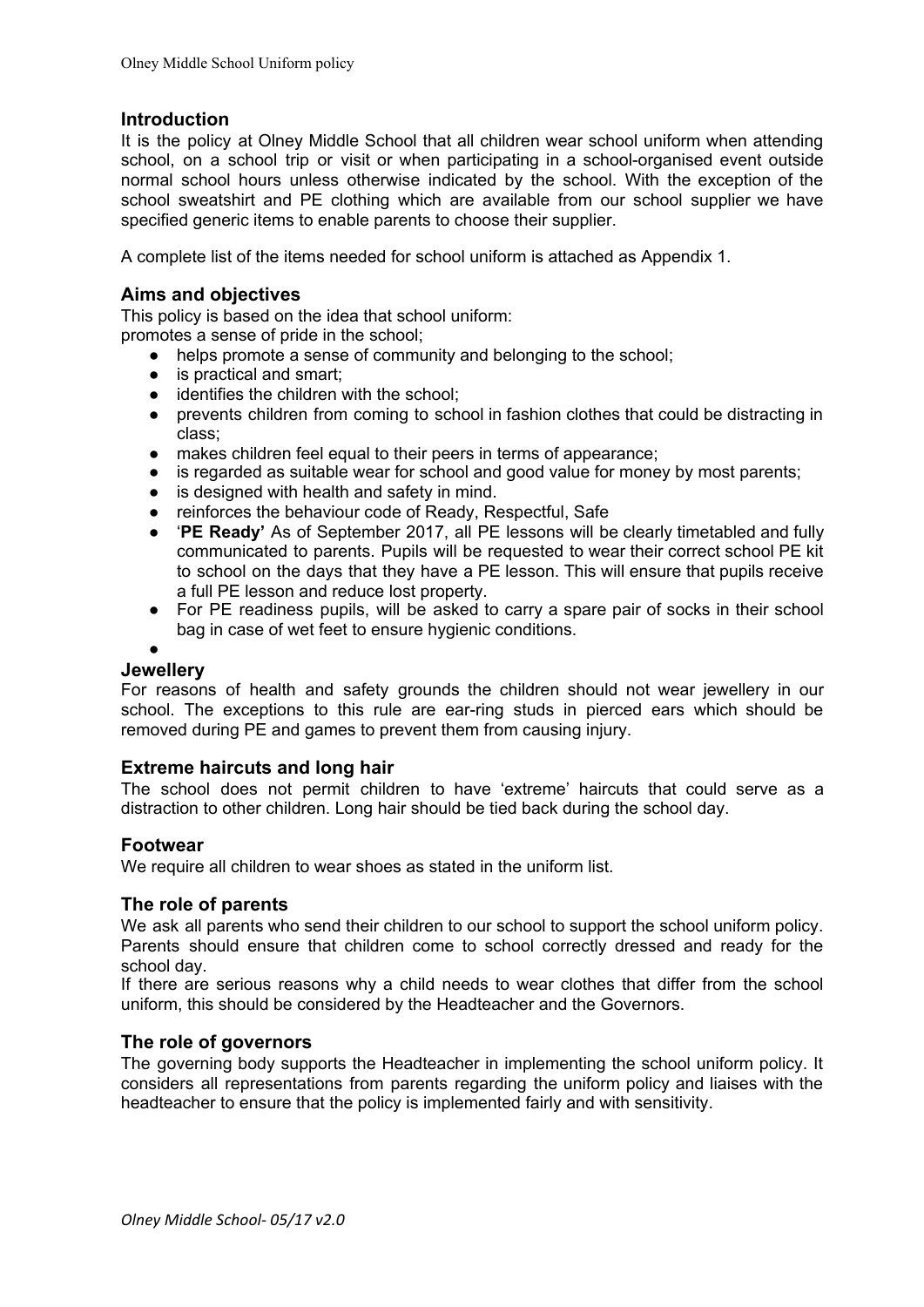Olney Middle School Uniform policy

It is the governors' responsibility to ensure that the school uniform meets all regulations concerning equal opportunities and best value. Governors ensure that the school uniform policy helps children to dress sensibly, in clothing that is hard wearing, safe and practical.

#### **Monitoring and review**

The governing body monitors and reviews the school uniform policy by:

- seeking the views of parents, to ensure that they agree with and support the policy;
- considering, with the Headteacher, any requests from parents for individual children to have special dispensation with regard to school uniform;
- requiring the Headteacher to report to the governors on the way the school uniform policy is implemented.

Date agreed by FGB: 04/12/2015 amended May 2017 Review date: 05/20

Author: Barbara Tate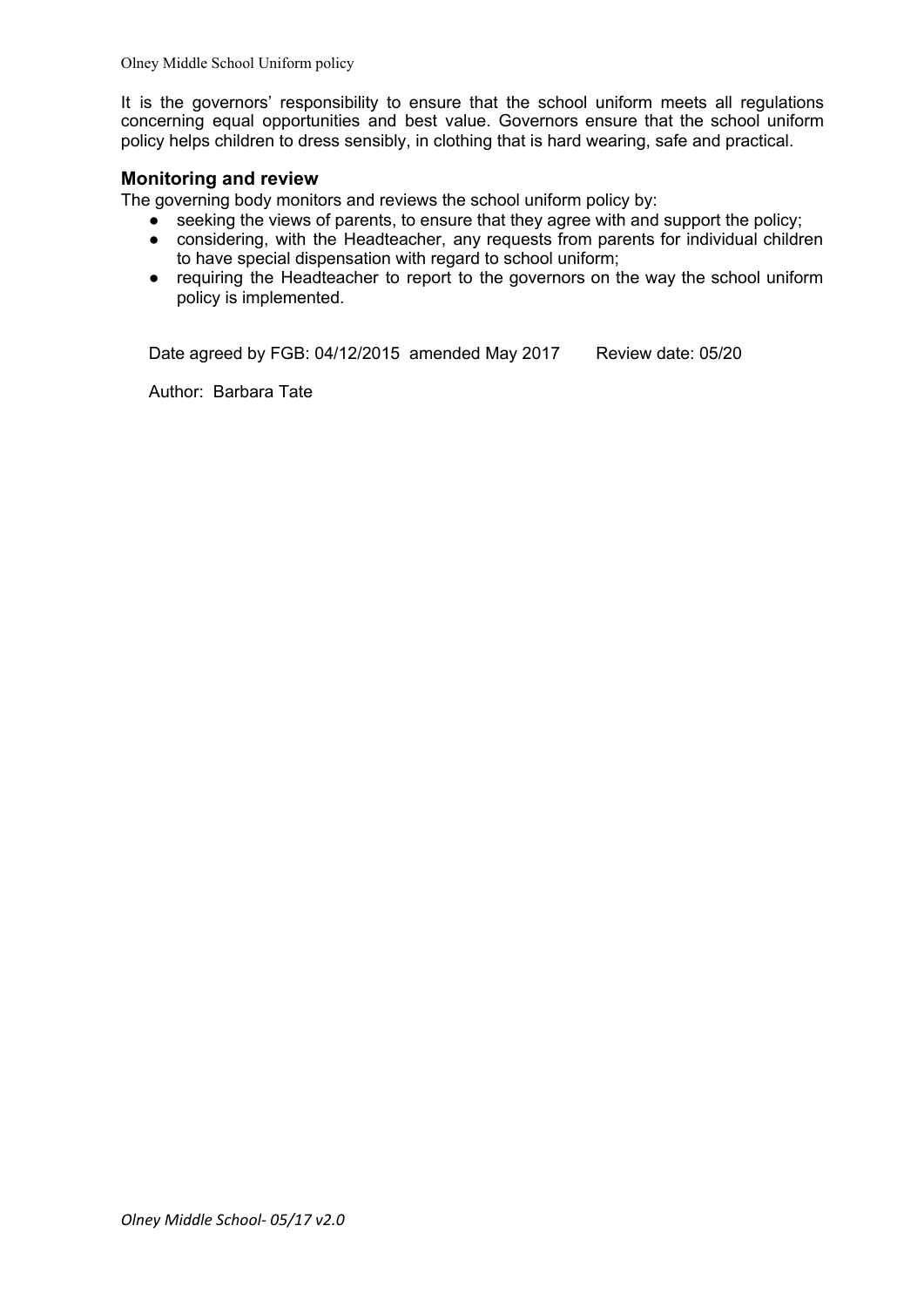**Appendix 1**



**Olney Middle School Uniform and Equipment**

**\*Available fro[m](http://www.pbparentsonline.co.uk/olneymiddle)** [www.pbparentsonline.co.uk/olneymiddle](http://www.pbparentsonline.co.uk/olneymiddle)

**Individual Items for Uniform**

**\* Sweatshirts Maroon with school logo Grey plain trousers or skirt White polo shirts Black leather shoes (not trainers) Summer Dresses - Red (optional) Showerproof Fleece Headcovering in plain school colours (optional)**

**Individual Items for PE Kit**

**\* PE T-Shirt - Maroon with school logo \*\*PE shorts – Black** (compulsory for Year 3 from September 2017, phased in for the rest of the school) **Footwear for PE -** Trainers for outdoor PE and Clean trainers for indoor games/PE – plimsolls can be worn**. \*\*Jogging bottoms – Black with school logo** (compulsory for Year 3 from September 2017, phased in for the rest of the school) **Hoodies for Physical Education Spare socks in school bag Rucksack**

**\*Water bottle for use in class- OMS water bottle available from FoOMS One small pencil case Two pencils One small 15cm ruler 'Pritt' Stick** (or equivalent solvent-free non-toxic glue stick) **Whiteboard dry wipe marker pen Berol Handwriting pen** – available from the school office

**\*Compulsory school items**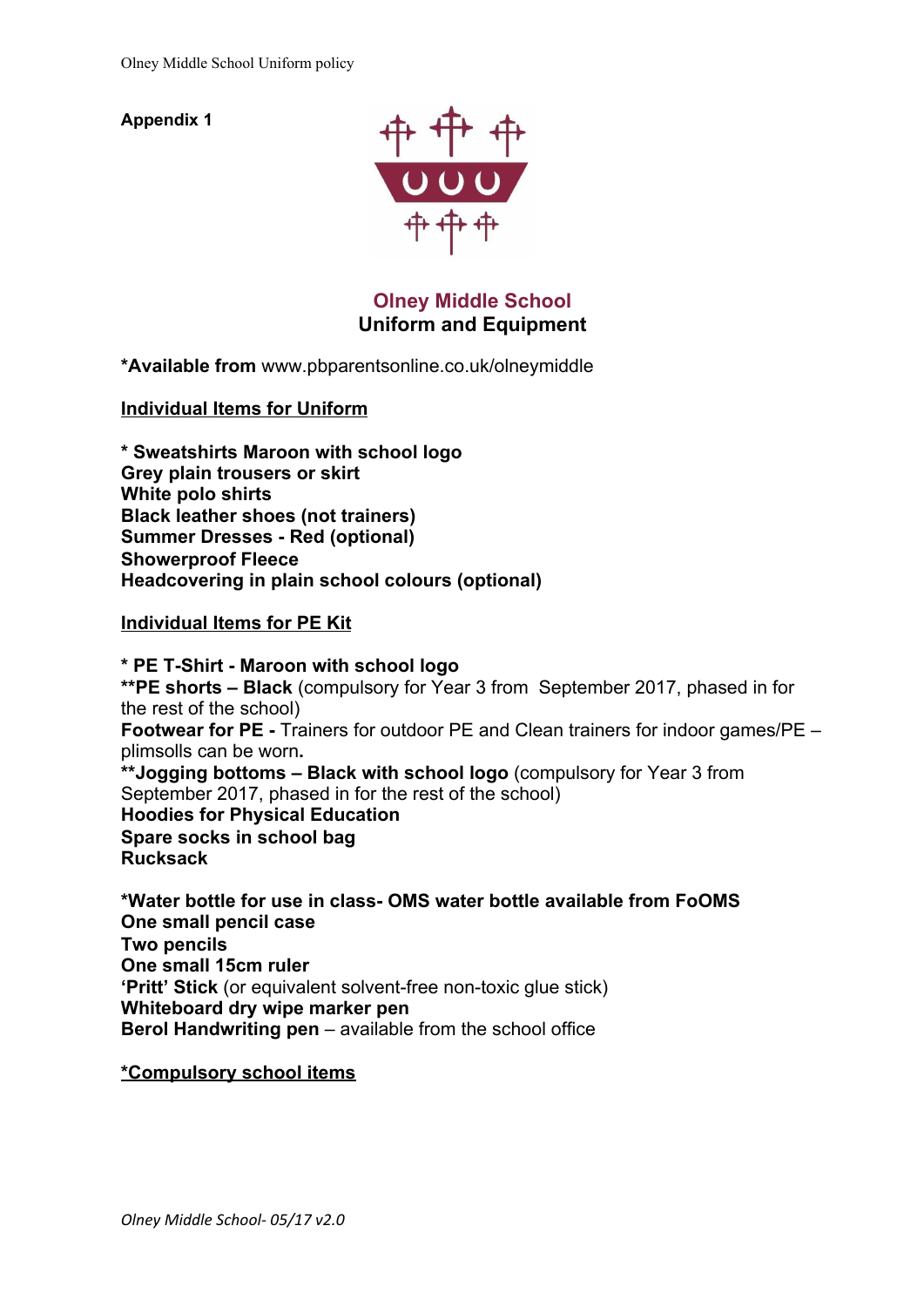Date policy agreed by FGB: 04/12/2015 amended May 2017 Review date: 12/17

Author: Barbara Tate

The most up to date version of this policy is available on the school website. If you are reading a hard copy of this policy please check the version on the school website



Olney Middle School is part of Inspiring Futures through Learning, a company Limited by Guarantee and registered to Two Mile Ash School, The High Street, Two Mile Ash, Milton Keynes MK8 8LH. The company number is 07698904and is registered in England.